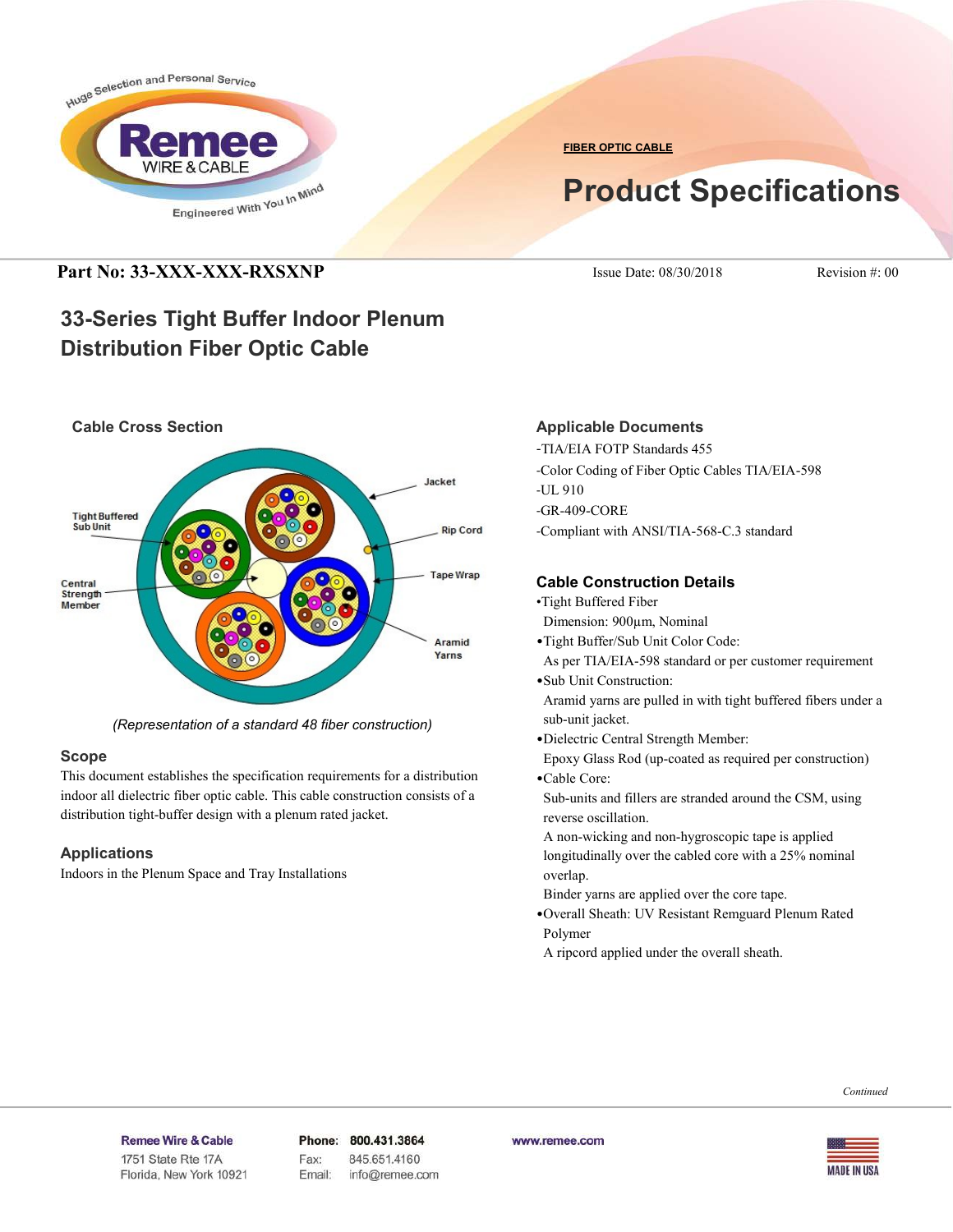

| <b>Nominal Cable Dimensions &amp; Weights</b>                          |                     |                                        |                     |                               |  |  |
|------------------------------------------------------------------------|---------------------|----------------------------------------|---------------------|-------------------------------|--|--|
| Remee Products Part<br>Number                                          | Number<br>of Fibers | Number<br>of Fibers<br>Per Sub<br>Unit | Cable OD<br>in (mm) | Weight<br>$lb/1000ft$ (kg/km) |  |  |
| 33-018-XXX-RXSFNP                                                      | 18                  | 6                                      | 0.546(13.9)         | 104 (155)                     |  |  |
| 33-024-XXX-RXSFNP                                                      | 24                  | 6                                      | 0.546(13.9)         | 101 (151)                     |  |  |
| 33-036-XXX-RXSFNP                                                      | 36                  | 6                                      | 0.666(16.9)         | 155 (230)                     |  |  |
| 33-048-XXX-RXSLNP                                                      | 48                  | 12                                     | 0.634(16.1)         | 135(201)                      |  |  |
| 33-060-XXX-RXSLNP                                                      | 60                  | 12                                     | 0.696(17.7)         | 165 (246)                     |  |  |
| 33-072-XXX-RXSLNP                                                      | 72                  | 12                                     | 0.756(19.2)         | 204 (304)                     |  |  |
| 33-096-XXX-RXSLNP                                                      | 96                  | 12                                     | 0.926(23.5)         | 316 (471)                     |  |  |
| <b>33-144-XXX-RXSLNP</b>                                               | 144                 | 12                                     | 1.078(27.4)         | 390 (580)                     |  |  |
| *Cables printed in meters will have a "-MR" suffix on the part number. |                     |                                        |                     |                               |  |  |

| <b>Jacket Color</b> |              |  |  |  |
|---------------------|--------------|--|--|--|
| Designation         | Color        |  |  |  |
| B                   | <b>Black</b> |  |  |  |
| Y                   | Yellow       |  |  |  |
| Z                   | Orange       |  |  |  |
| A                   | Aqua         |  |  |  |
| M                   | Violet       |  |  |  |

| Fiber Type $(P/N)$                      | Maximum Attenuation dB/km |         |         | Overfill Launch Min<br>Bandwidth<br>$(MHz-km)$ |        | <b>EMBc</b><br>$(MHz-km)$ | Gigabit Ethernet Mini-<br>mum Link Distance<br>(Meters) |        | 10 Gigabit Ethernet<br>Minimum Link Dis-<br>tance (Meters) |        |                          |
|-----------------------------------------|---------------------------|---------|---------|------------------------------------------------|--------|---------------------------|---------------------------------------------------------|--------|------------------------------------------------------------|--------|--------------------------|
|                                         | 850 nm                    | 1300 nm | 1310 nm | 1550 nm                                        | 850 nm | 1300 nm                   |                                                         | 850 nm | 1300 nm                                                    | 850 nm | 1300 nm                  |
| $62.5\mu m$ OM1 1GIG (22J)              | 3.2                       | 1.0     | N/A     | N/A                                            | 200    | 600                       | N/A                                                     | 300    | 550                                                        | 32     | ٠                        |
| 50um OM2 10GIG (12D)                    | 3.0                       | 1.0     | N/A     | N/A                                            | 750    | 500                       | N/A                                                     | 800    | 550                                                        | 150    | ٠                        |
| 50um OM3 10GIG (12N)                    | 3.0                       | 1.0     | N/A     | N/A                                            | 1500   | 500                       | 2000                                                    | 1000   | 550                                                        | 300    | $\overline{\phantom{a}}$ |
| 50um OM4 10GIG (12V)                    | 3.0                       | 1.0     | N/A     | N/A                                            | 3500   | 500                       | 4700                                                    | 1040   | 550                                                        | 550    | ٠                        |
| SM OS2 G.652.D (76K)                    | N/A                       | N/A     | 0.40    | 0.30                                           | N/A    | N/A                       | N/A                                                     | N/A    | 5000                                                       | N/A    | 10000                    |
| SM OS2 G.652.D (74K)                    | N/A                       | N/A     | 0.35    | 0.25                                           | N/A    | N/A                       | N/A                                                     | N/A    | 5000                                                       | N/A    | 10000                    |
| SM OS2 G.652.D/G.657.A1 BIF (76U)*      | N/A                       | N/A     | 0.40    | 0.30                                           | N/A    | N/A                       | N/A                                                     | N/A    | 5000                                                       | N/A    | 10000                    |
| SM OS2 G.652.D/G.657.A2, B2 BIF (76F)** | N/A                       | N/A     | 0.40    | 0.30                                           | N/A    | N/A                       | N/A                                                     | N/A    | 5000                                                       | N/A    | 10000                    |

 *\* G.657.A1 (76U) Mandrel Radius of 10mm, 1 turn at 1550nm with an induced attenuation of ≤0.50dB*

 *\*\* G.657.A2,B2 (76F) Mandrel Radius of 7.5mm, 1 turn at 1550nm with an induced attenuation of ≤0.40dB*

 *Please call the factory for all other fiber types*

**MADE IN USA** 

Remee Wire & Cable Issue No.: 05 Florida, New York 10921 Phone: 800.431.3864 Fax: 845.651.4160 info@remee.com Email:

www.remee.com